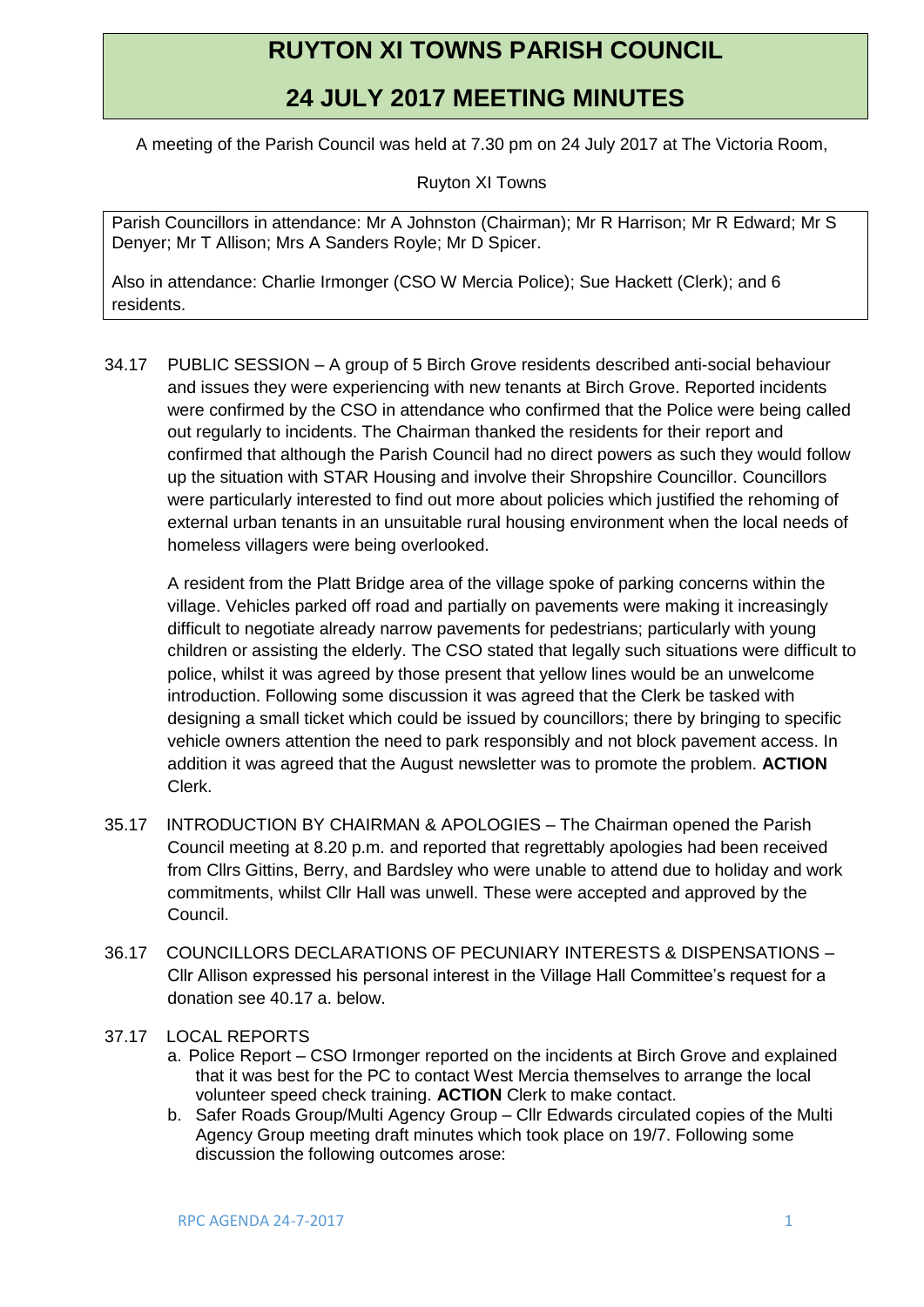- Council resolved to bid for a SC Road Safety Scheme which raised the existing zebra crossing with the addition of rumble strips either side on the approach to the crossing. **ACTION** Clerk to submit bid to SC D Gradwell.
- Ask Cllr Bardsley to organise a trip to Much Wenlock TC; to view the new HGV scheme which had been introduced with a view to whether a similar scheme would be suitable for RXI Towns. **ACTION** Clerk to ask NB to arrange.
- c. SALC Training Event Cllrs Harrison and Edwards gave positive feedback on the Councillor Induction training they had received.
- d. Parish & Town Councils Forum The Chairman summarised the event.
- e. Oswestry Community Directory Launch Event 17/7/17 Cllr Harrison explained that the directory which was hard copy was to be made available in public/community places such as libraries etc.
- 38.17 MAIN AIMS OF THE COUNCIL A group of councillors agreed to meet to form a Working Party, which would be responsible for producing an electronic questionnaire to engage with the community in order to update and consolidate the aims of the Council. **ACTION**: Initial meeting 2.00 pm on 3<sup>rd</sup> August at the Victoria Room; Clerk to organise.
- 39.17 PARISH PLAN It was agreed that a new Community Led Plan was needed and that this would be approached after the above had been accomplished.
- 40.17 FINANCE
	- a. Council considered the following funding requests:
		- Council resolved that it finance the Hanging Basket Prize (up to £20); which would be announced at Home Grown Show. **ACTION** Cllr ASR to organise.
		- PCC's request concerning maintenance of the church clock. **ACTION** Clerk to obtain further details.

*Council resolved that Chairman suspend Standing Orders enabling Mr White to present the Village Hall Committee's request for funding towards replacement of windows at Memorial Hall. Standing Orders were then reinstated.*

- Council resolved without dissent to purchase the windows for Memorial Hall at a cost of £2,900 (net of VAT) using the s133 Local Government Act 1972. **ACTION** Clerk to place order when required to using Village Hall Committee specification and preferred supplier.
- b. The Clerk reported that £63,595 was held in the bank as at 30 June 2017; and that the SC Environmental Grant (which had been increased) of £1,131.48 was expected in August. The Chairman examined the bank statement and Clerk's prepared payslips for June and July with regard to salary payments and found all to be in order.
- c. Council considered the following invoices/reimbursement claims and resolved without dissent to make the following payments with the exception of chq 875 which was to be retained until the Sept meeting given that the Youth Group did not operate in July/Aug.

| Chq No 880 Clerk |                                | Reimbursement of travel and | £132.42    |
|------------------|--------------------------------|-----------------------------|------------|
|                  |                                | home office costs           |            |
| 874              | <b>Highline Electrics</b>      | Street light repairs, June  | £130.50    |
| 875              | <b>Great Ness &amp; Little</b> | Donation to Youth Group     | Not issued |
|                  | Ness PC                        |                             |            |
| 876              | <b>SALC</b>                    | <b>Training Courses</b>     | £140.00    |
| 877              | DE Peate                       | Village Maintenance         | £817.00    |
| 878              | <b>PSDF</b>                    | Deposit transfer            | £25,000.00 |
| 879              | Mazars LLP                     | External Audit Fee 2016/17  | £240.00    |